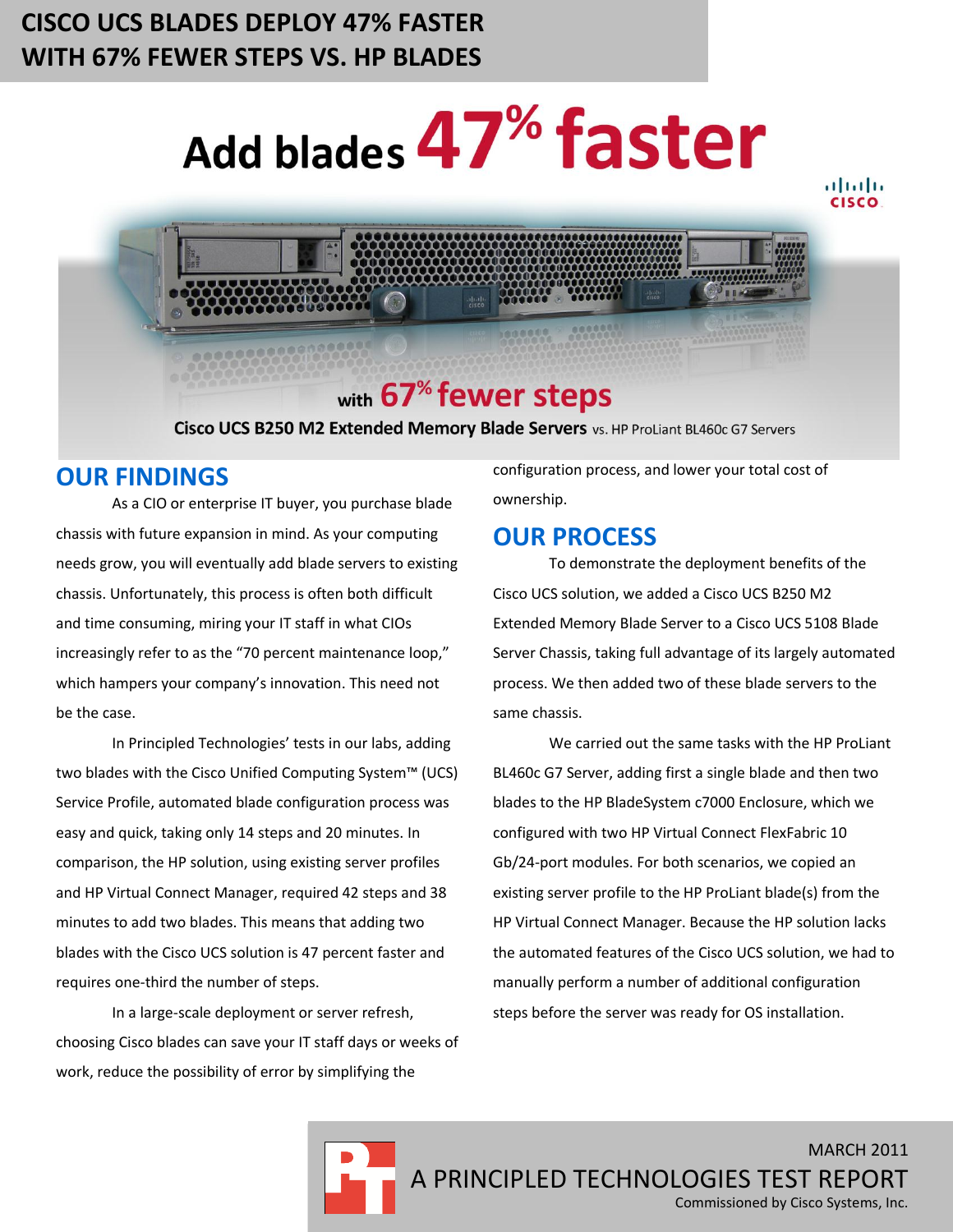## **PROJECT OVERVIEW**

In consultation with Cisco Systems, Inc., PT conducted a blade-server expansion test. We first added a single Cisco UCS B250 M2 Extended Memory Blade Server to a Cisco UCS 5108 Blade Server Chassis, timing the process and counting the number of steps. We then added two Cisco blades to the same chassis, again timing the process and counting the number of steps. We followed this same sequence when we added one and then two HP ProLiant BL460c G7 Servers to an HP BladeSystem c7000 Enclosure. We wanted to see how much time the Cisco UCS solution's automated procedure could save, in both one- and two-blade server scenarios. (Note: We present detailed specs on the blade servers in [Appendix A.](#page-7-0))

When we instantiated the Cisco UCS Service Profile, UCS Manager automatically assigned all policies and firmware required to deploy the new blade seamlessly into the existing virtual desktop infrastructure (VDI). Using the profile, we were also able to tweak many individual server settings; doing so was optional, but convenient.

In contrast, when we added an HP ProLiant BL460c G7 Server to an HP BladeSystem c7000 Enclosure, simply creating a Virtual Connect server profile did not fully prepare the new blade for deployment. We also needed to adjust BIOS settings and NIC behavior, edit storage controller settings, and use separate media and applications/processes for firmware updates. Multiple manual steps added significantly to the time to deploy, and the lack of repeatable automated processes dramatically increased the potential for human error. We disclose detailed settings for

each solution in [Appendix B.](#page-9-0)

Figure 1 highlights the time savings that result from the Cisco UCS solution's approach to blade configuration, in both oneand two-blade scenarios.



**Figure 1: The Cisco UCS solution's largely automated approach to blade configuration took 26% less time in the one-blade scenario and 47% less time in the two-blade scenario, making it the solution of choice. (Smaller numbers, reflecting less time, are better.)**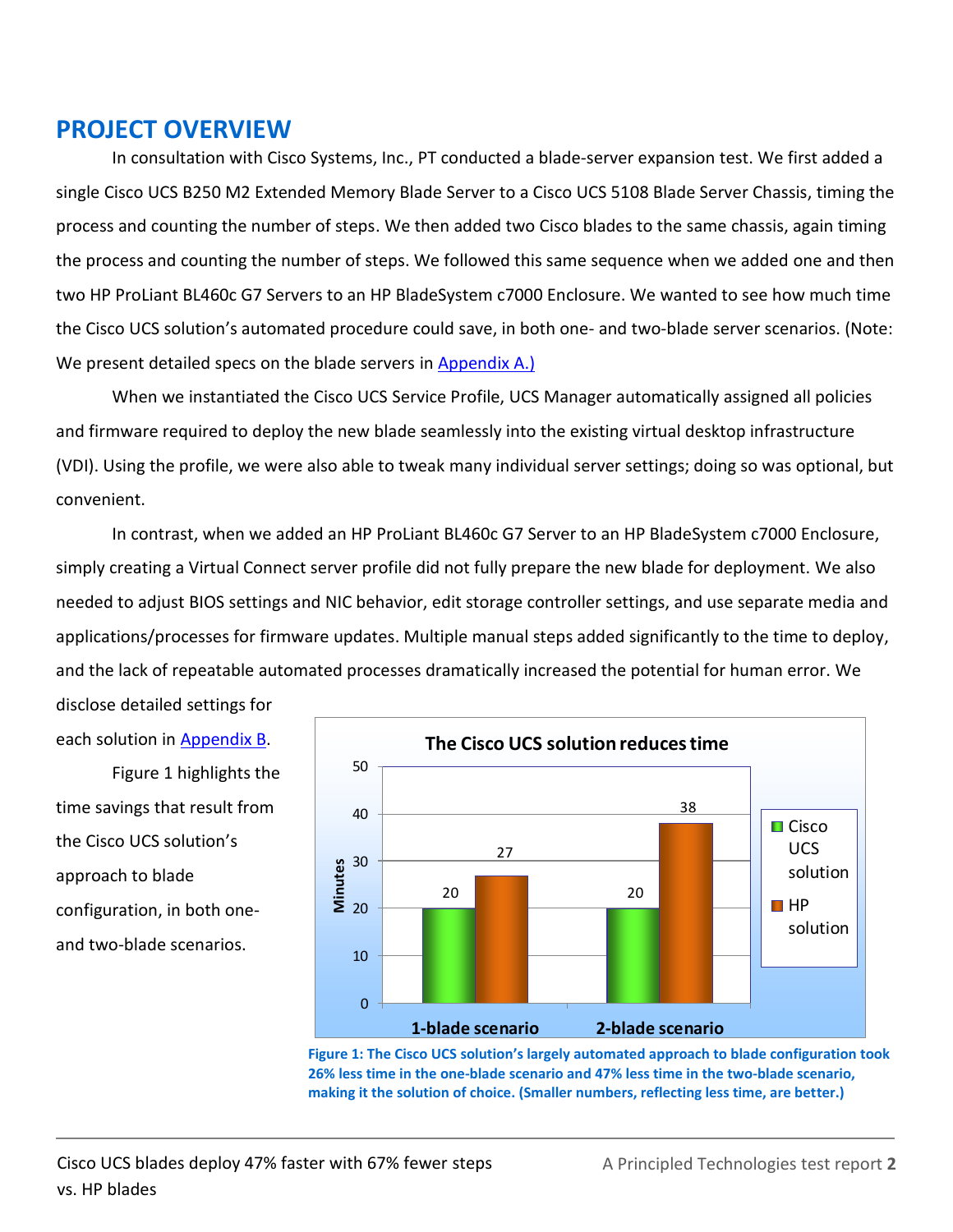Figure 2 highlights the reduction in steps that result from the Cisco UCS solution's approach to blade configuration, in both oneand two-blade scenarios.

As Figures 1 and 2 show, adding two blades leveraging Cisco's UCS Service Profiles takes minimal extra time and steps compared to adding one blade. In contrast,



**Figure 2: The Cisco UCS solution's largely automated approach to blade configuration took 58% fewer steps in the one-blade scenario and 67% fewer steps in the two-blade scenario, making it the solution of choice. (Smaller numbers of steps are better.)**

the less automated and more serialized HP Virtual Connect approach means that both time and number of steps dramatically increase when adding additional blades.

It took us only an additional 23 seconds and 4 additional steps to add two blades with the Cisco UCS solution. It took us 11 extra minutes (an increase of 29 percent) and 18 additional steps (an increase of 43 percent) to add two blades with the HP solution.

Any unnecessary increase in time and effort when adding servers can have a significant impact upon company productivity. Spending considerable time and personnel deploying servers can slow your company's response time to business productivity needs and other competitive pressures, and may result in lengthened service level agreements (SLA) and lost productivity.

Figure 3 breaks down the blade server deployment and configuration process for the two solutions, in both the one- and two-blade scenarios. To see the detailed steps we followed when testing the two solutions, see [Appendix C.](#page-12-0)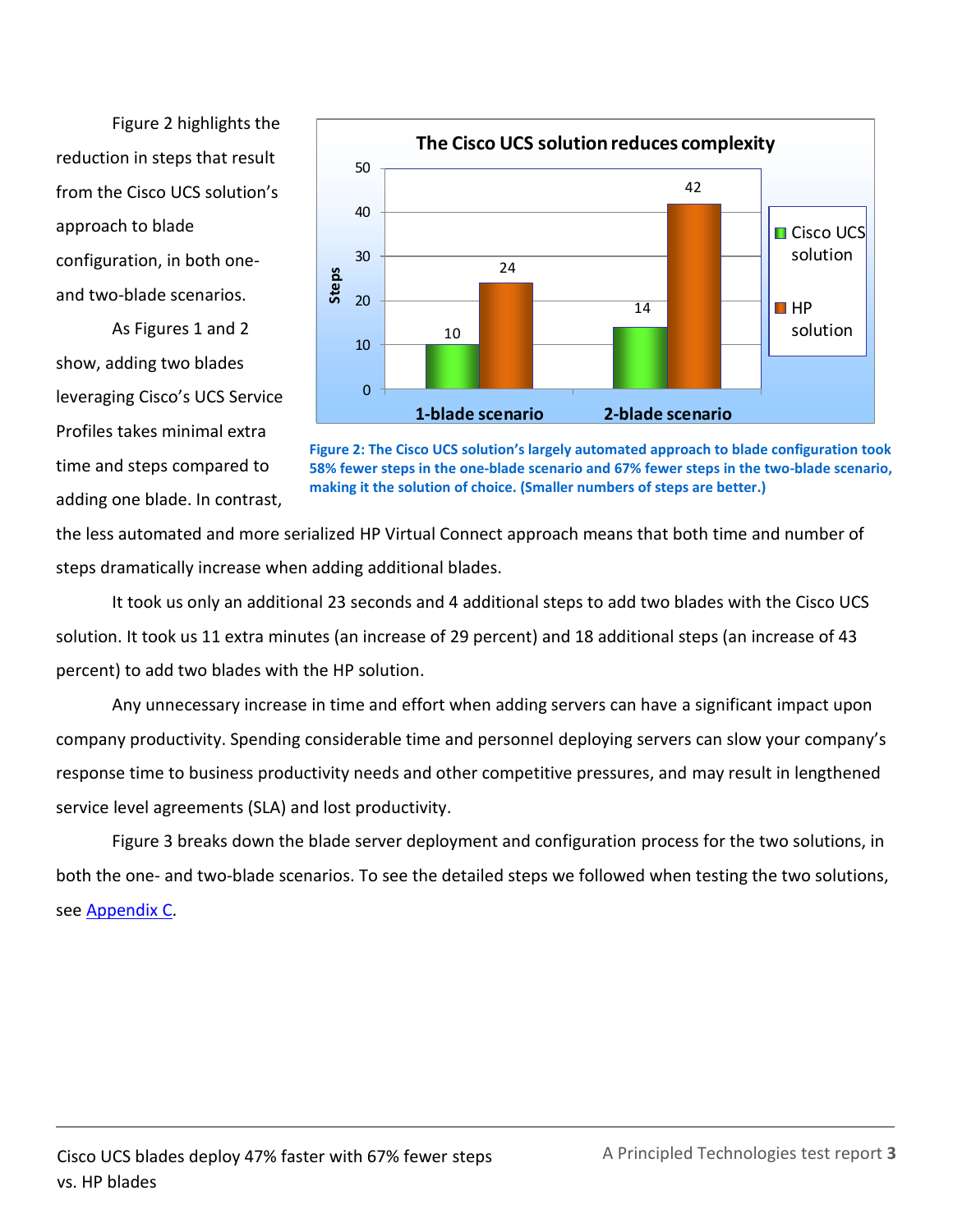| Cisco UCS B250 M2<br><b>Extended Memory Blade Server</b>                                                                                             |                |             |              |                  |                                                                                                                                               | <b>HP ProLiant BL460c G7 Server</b> |                  |                |                  |
|------------------------------------------------------------------------------------------------------------------------------------------------------|----------------|-------------|--------------|------------------|-----------------------------------------------------------------------------------------------------------------------------------------------|-------------------------------------|------------------|----------------|------------------|
|                                                                                                                                                      |                | One-blade   |              | <b>Two-blade</b> |                                                                                                                                               |                                     | <b>One-blade</b> |                | <b>Two-blade</b> |
|                                                                                                                                                      |                | scenario    |              | scenario         |                                                                                                                                               |                                     | scenario         |                | scenario         |
| <b>Task</b>                                                                                                                                          | <b>Steps</b>   | <b>Time</b> | <b>Steps</b> | <b>Time</b>      | <b>Task</b>                                                                                                                                   | <b>Steps</b>                        | <b>Time</b>      | <b>Steps</b>   | <b>Time</b>      |
| Creating service<br>profiles from a<br>template and<br>assigning them to<br>new Cisco UCS<br>B250 M2<br>Extended<br><b>Memory Blade</b><br>Server(s) | 8              | 1:05        | 11           | 1:10             | Creating server<br>profiles and<br>assigning them<br>to new HP<br>ProLiant BL460c<br>G7 Server(s)                                             | 8                                   | 2:14             | 12             | 2:37             |
| <b>Installing Cisco</b><br><b>UCS B250 M2</b><br>Extended<br><b>Memory Blade</b><br>Server(s),<br>associating the<br>service profiles,               |                |             |              |                  | Installing HP<br>ProLiant BL460c<br>G7 Server(s),<br>associating<br>server profiles,<br>waiting for<br>system<br>discovery                    | 2                                   | 9:07             | $\overline{2}$ | 9:07             |
| waiting for<br>system discovery.<br>This step includes<br>the following:<br>• applying<br>firmware<br>• editing BIOS<br>settings                     | $\overline{2}$ | 18:30       | 3            | 18:48            | Installing ILO<br>Advanced pack<br>license, and<br>configuring<br>Boot Order on<br><b>HP ProLiant</b><br><b>BL460c G7</b><br>Blade Server(s). | 5                                   | 3:35             | 10             | 5:41             |
| Note that the<br><b>Cisco UCS</b><br>solution enables                                                                                                |                |             |              |                  | Installing host<br>firmware<br>updates                                                                                                        | 6                                   | 7:42             | 12             | 15:24            |
| remote KVM by<br>default.                                                                                                                            |                |             |              |                  | <b>BIOS: Editing</b><br>the default boot<br>controller order                                                                                  | 3                                   | 4:35             | 6              | 4:51             |
| <b>Total</b>                                                                                                                                         | 10             | 19:35       | 14           | 19:58            | <b>Total</b>                                                                                                                                  | 24                                  | 27:13            | 42             | 37:40            |

**Figure 3: The tasks involved in deploying and configuring the Cisco or the HP blade server, in both one- and two-blade scenarios. In terms of number of tasks and amount of time, the Cisco UCS solution is the clear winner.**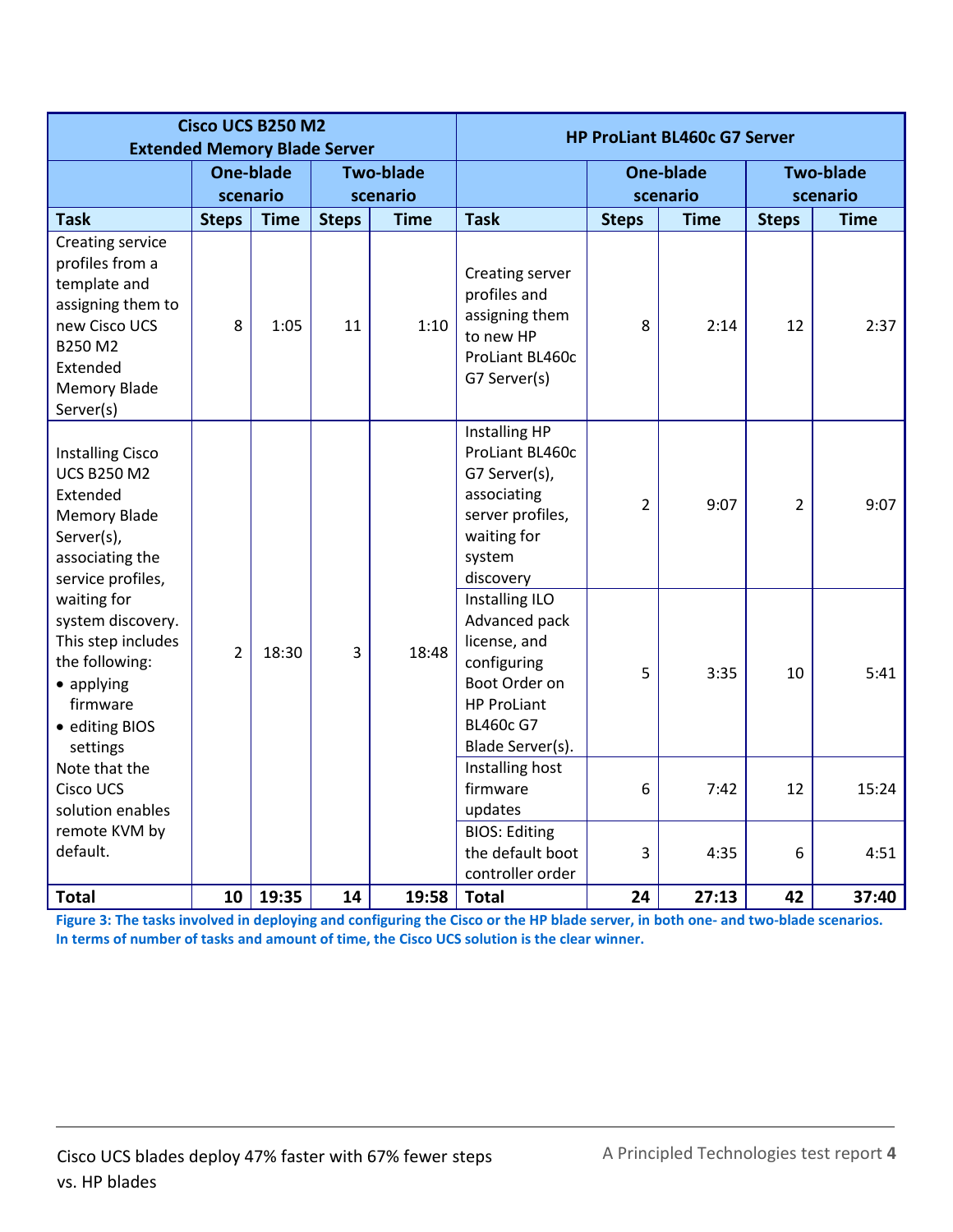## **TEST COMPONENTS**

#### **Cisco UCS 5108 Blade Server Chassis**

We used a Cisco UCS 5108 Blade Server Chassis for all Cisco blade servers. Each chassis can hold up to four Cisco UCS B250 Extended Memory Blade Servers.

#### **Cisco UCS 6120XP Fabric Interconnects**

We connected a Cisco UCS 5108 Blade Server Chassis to a redundant pair of Cisco UCS 6120XP Fabric Interconnects. The connection can support redundant 4x10Gb links via eight 10Gb SFP connections—four to Interconnect A and four to Interconnect B. The Cisco UCS 6120XP Fabric Interconnects serve as convergence points for all network and fabric uplinks into the connected Cisco UCS 5108 Blade Server Chassis. We created our UCS Service Profiles and deployed them to Cisco blades inside the Cisco UCS 5108 Blade Server Chassis.

#### **Cisco UCS B250 M2 Extended Memory Blade Server**

We used a dual-socket Cisco UCS B250 M2 Extended Memory Blade Server with Intel® Xeon® processor X5670s. The blade had two 146GB SAS hard drives, but we configured the blades to boot from SAN. We configured the blade with 256 GB of system memory. The Cisco UCS B250 M2 Extended Memory Blade Server supports up to 384 GB of memory, which allows VDI scaling when client memory requirements are higher. Note that additional Cisco blades, such as the Cisco UCS B200 M2 Blade Server, benefit from the automated configuration of the Cisco UCS solution. They will yield similar time savings and step reductions as the Cisco UCS B250 M2 Extended Memory Blade Server.

#### **UCS Manager**

UCS Manager functionality runs embedded on each fabric interconnect (in a clustered fashion) and all functions are managed via a single console for server, networking, and storage administrators with full Roles Based Access Control (RBAC). Currently, up to 20 UCS 5108 Blade Server Chassis are supported by each pair of UCS Fabric Interconnects, allowing for up to 160 half-slot or 80 full-slot blades to be deployed and configured via a single UCS Manager instance, creating a single large "virtual blade chassis" from a connectivity and deployment perspective inside a single deployment domain.

#### **HP BladeSystem c7000 Enclosure**

We used an HP BladeSystem c7000 Enclosure for all HP blade servers. Each enclosure can hold up to 16 HP ProLiant BL460c G7 Servers, and each can have up to eight network expansion modules.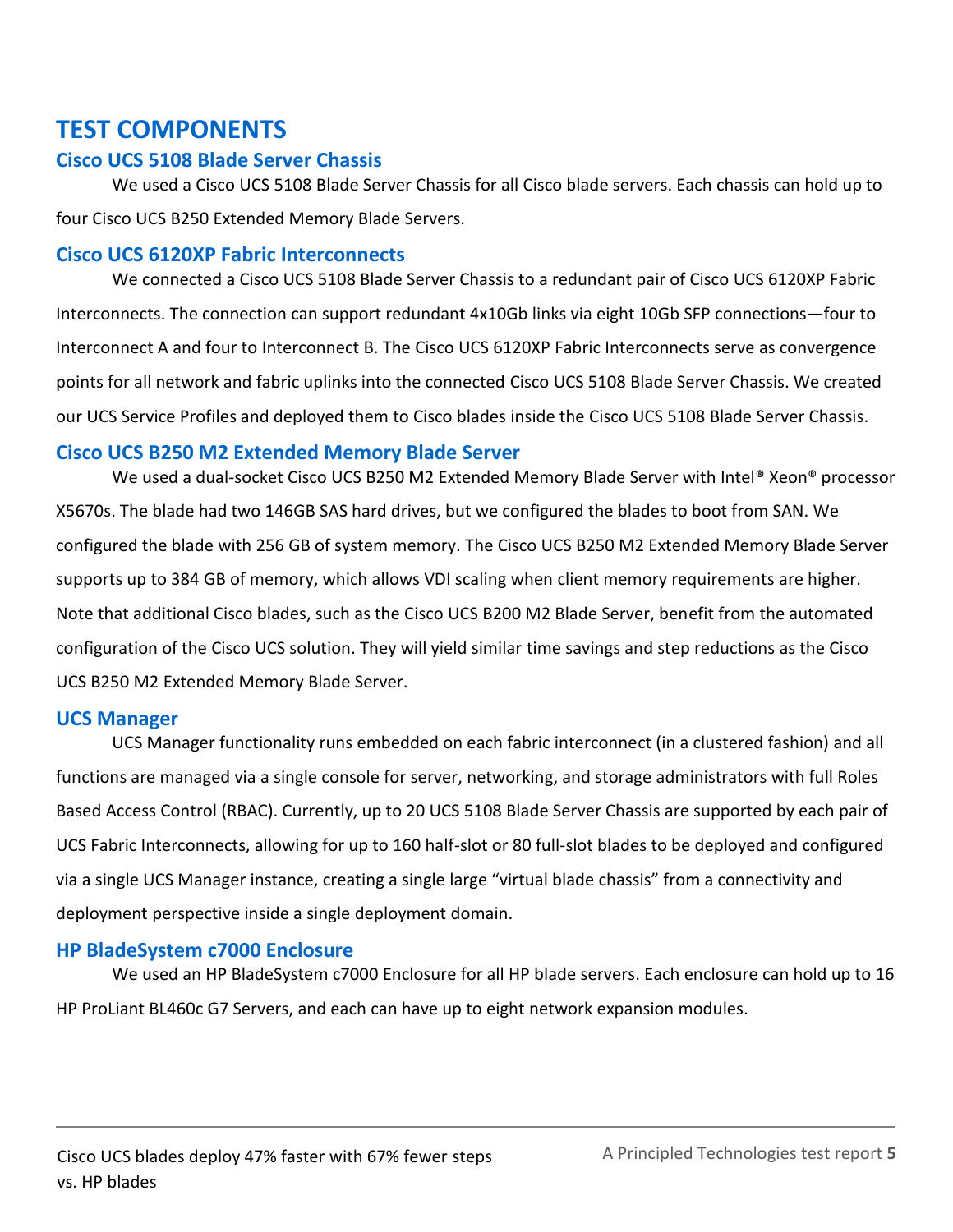#### **HP Virtual Connect FlexFabric 10/24 modules**

We installed a redundant pair of Virtual Connect FlexFabric 10/24 modules into the HP BladeSystem c7000 Enclosure. The modules support a redundant 40GB connection via four dedicated 10 GbE per switch, which connect to network switches. These switches also have four additional ports that can be either 10GbE or Fibre Channel or stacking ports, and can serve as convergence points for all network and Fibre Channel uplinks for the HP BladeSystem c7000 Enclosure in which they reside. The HP Virtual Connect FlexFabric 10/24 modules deploy server profiles to HP blades inside the HP BladeSystem c7000 Enclosure and have separate northbound connections for 1/10GbE and Fibre Channel.

#### **HP ProLiant BL460c G7 Server**

We used a dual-socket HP ProLiant BL460c G7 Server with Intel Xeon processor X5670s. The blade had two 146GB SAS hard drives, but we configured the blades to boot from SAN. We configured the blade with 192 GB of system memory, as it was the maximum configuration using 16GB DIMMs. The HP ProLiant BL460c G7 Server supports up to 384 GB of memory using 32GB DIMMs.

#### **HP Virtual Connect**

HP Virtual Connect Manager (VCM) is a Web console integrated into the firmware of VC Flex 10 Ethernet modules. HP VCM allows RBAC to Server, networking, and storage administrators for a single HP Virtual Connect domain with up to four BladeSystem enclosures allowing VCM to manage up to 64 half-slot or 32 full-slot blades.

#### **Intel Xeon Processor 5600 Series**

The Intel Xeon processor 5600 series—the next generation of intelligent server processors automatically regulates power consumption to combine energy efficiency with intelligent performance that adapts to a changing workload. Intel Xeon processor 5600 series-based servers deliver energy-efficient performance along with secure, flexible virtualization solutions for next-generation data centers.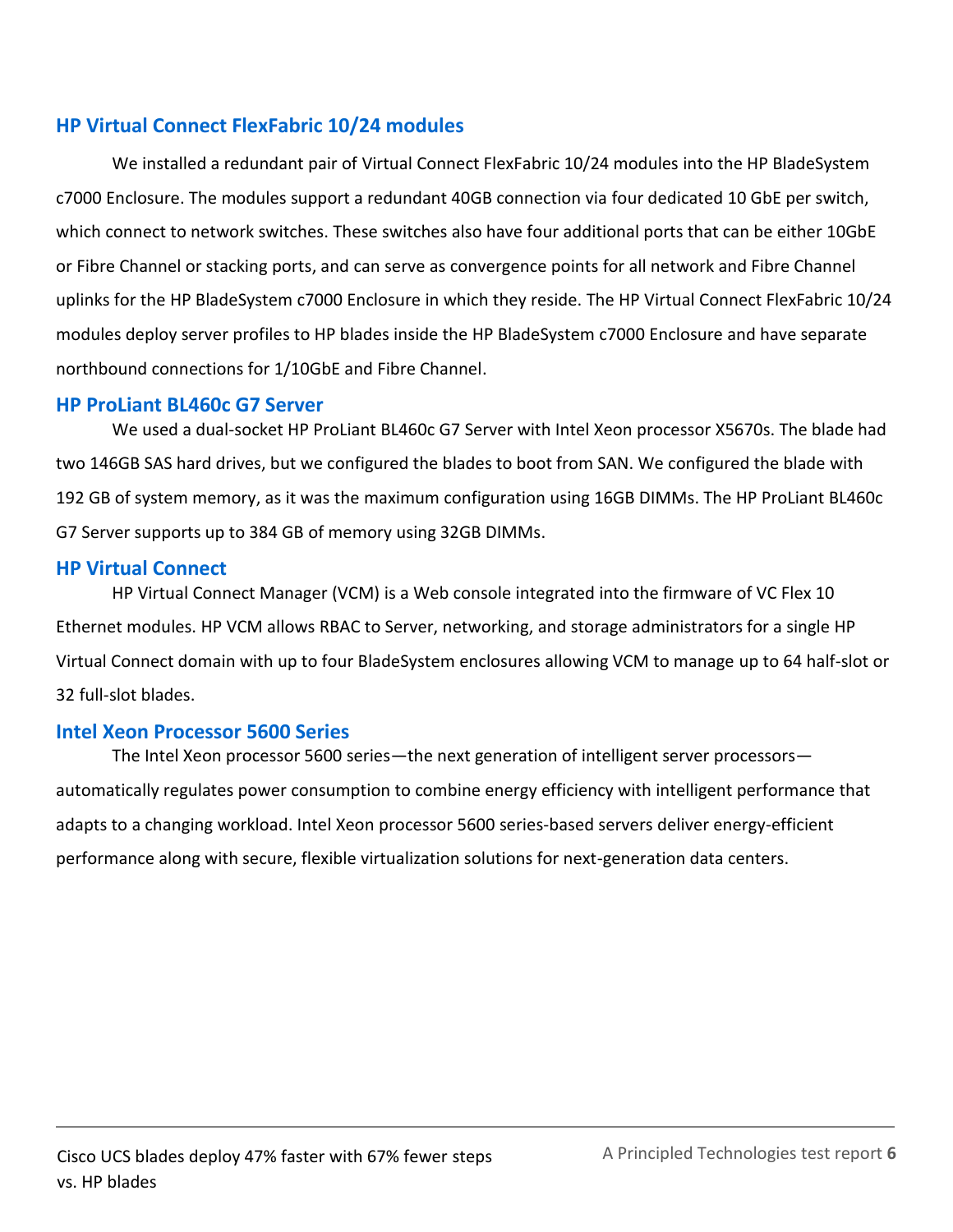## **SUMMARY**

As your IT organization grows, the need to add blade servers to your blade chassis becomes inevitable. Making this task seamless and largely automated would take a minimum of your IT staff's valuable time and reduce the potential for human error.

The Cisco Unified Computing System offers just such a scenario. The Cisco UCS solution's automated blade configuration process lets your new blade servers integrate seamlessly into your existing infrastructure, and lets your IT staff take a largely "hands-off" approach to configuration. The math is easy: fewer touch points = less chance of error = faster time to productivity.

The time that the Cisco UCS solution's automated process saves becomes especially significant when you are implementing a large-scale blade server deployment. Choosing the Cisco UCS Blade Servers can save your IT staff days or weeks—time they could spend on other projects.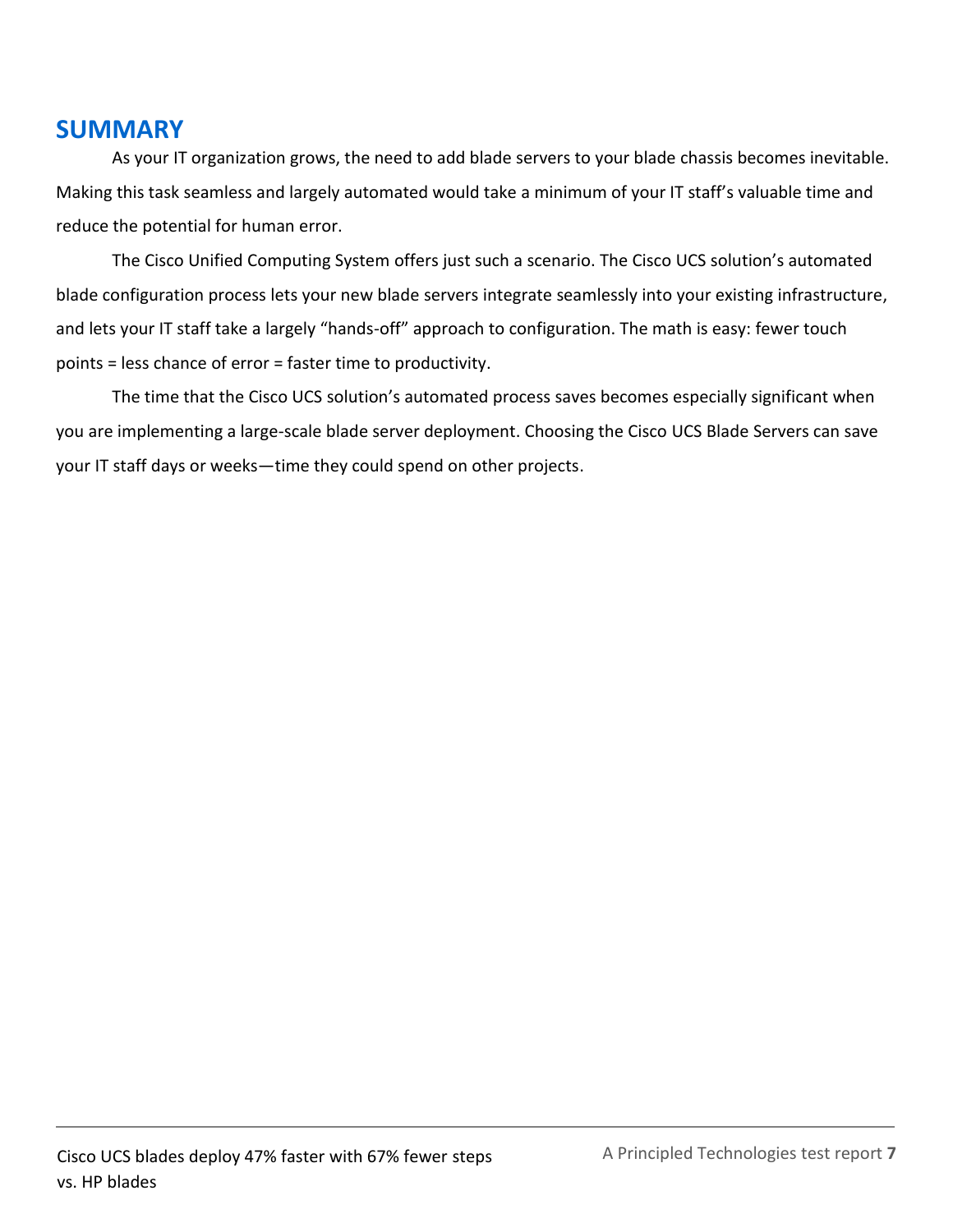# <span id="page-7-0"></span>**APPENDIX A – SERVER CONFIGURATION**

| <b>System</b>                 | <b>Cisco UCS B250 M2 Extended</b><br><b>Memory Blade Server</b>                                        | <b>HP ProLiant BL460c G7 Server</b>                                                             |  |
|-------------------------------|--------------------------------------------------------------------------------------------------------|-------------------------------------------------------------------------------------------------|--|
| Enclosure/chassis             |                                                                                                        |                                                                                                 |  |
| Blade enclosure/chassis       | Cisco UCS 5108 Blade Server Chassis<br>connected to 2x Cisco UCS 6120XP<br><b>Fabric Interconnects</b> | HP BladeSystem c7000 Enclosure<br>with 2x HP Virtual Connect FlexFabric<br>10Gb/24-port Modules |  |
| <b>Chassis power supplies</b> |                                                                                                        |                                                                                                 |  |
| <b>Total number</b>           | $\overline{4}$                                                                                         | 6                                                                                               |  |
| Maximum wattage of each (W)   | 2,500                                                                                                  | 2,400                                                                                           |  |
| <b>Chassis cooling fans</b>   |                                                                                                        |                                                                                                 |  |
| <b>Total number</b>           | 8                                                                                                      | 10                                                                                              |  |
| Dimensions (h x w) of each    | $3-5/8" \times 5-1/2"$                                                                                 | 4" x 4"                                                                                         |  |
| <b>General</b>                |                                                                                                        |                                                                                                 |  |
| Number of processor packages  | $\overline{2}$                                                                                         | $\overline{2}$                                                                                  |  |
| Number of cores per processor | 6                                                                                                      | 6                                                                                               |  |
| Number of hardware threads    | $\overline{2}$                                                                                         | $\overline{2}$                                                                                  |  |
| per core                      |                                                                                                        |                                                                                                 |  |
| <b>CPU</b>                    |                                                                                                        |                                                                                                 |  |
| Vendor                        | Intel                                                                                                  | Intel                                                                                           |  |
| Name                          | Xeon                                                                                                   | Xeon                                                                                            |  |
| Model number                  | X5670                                                                                                  | X5670                                                                                           |  |
| Stepping                      | CO                                                                                                     | CO                                                                                              |  |
| Socket type                   | <b>LGA 1366</b>                                                                                        | <b>LGA 1366</b>                                                                                 |  |
| Core frequency (GHz)          | 2.93                                                                                                   | 2.93                                                                                            |  |
| Bus frequency (GT/s)          | 6.4                                                                                                    | 6.4                                                                                             |  |
| L1 cache                      | 32 KB+ 32 KB (per core)                                                                                | 32 KB+ 32 KB (per core)                                                                         |  |
| L <sub>2</sub> cache          | 256 KB (per core)                                                                                      | 256 KB (per core)                                                                               |  |
| L3 cache (MB)                 | 12                                                                                                     | 12                                                                                              |  |
| <b>Platform</b>               |                                                                                                        |                                                                                                 |  |
| Vendor and model number       | Cisco UCS B250 M2 Extended<br><b>Memory Blade Server</b>                                               | HP ProLiant BL460c G7 Server                                                                    |  |
| Motherboard model number      | N20-B6625-2                                                                                            | <b>HP 4K10B5</b>                                                                                |  |
| Motherboard chipset           | <b>Intel 5520</b>                                                                                      | <b>Intel 5520</b>                                                                               |  |
| <b>BIOS</b> name and version  | Cisco<br>S5500.1.3.1C.0.052020102031                                                                   | HP I27 12/01/2010                                                                               |  |
| <b>BIOS</b> settings          | Default                                                                                                | Default                                                                                         |  |
| <b>Memory module(s)</b>       |                                                                                                        |                                                                                                 |  |
| Total RAM in system (GB)      | 256                                                                                                    | 192                                                                                             |  |

Figure 4 provides detailed configuration information about the test servers.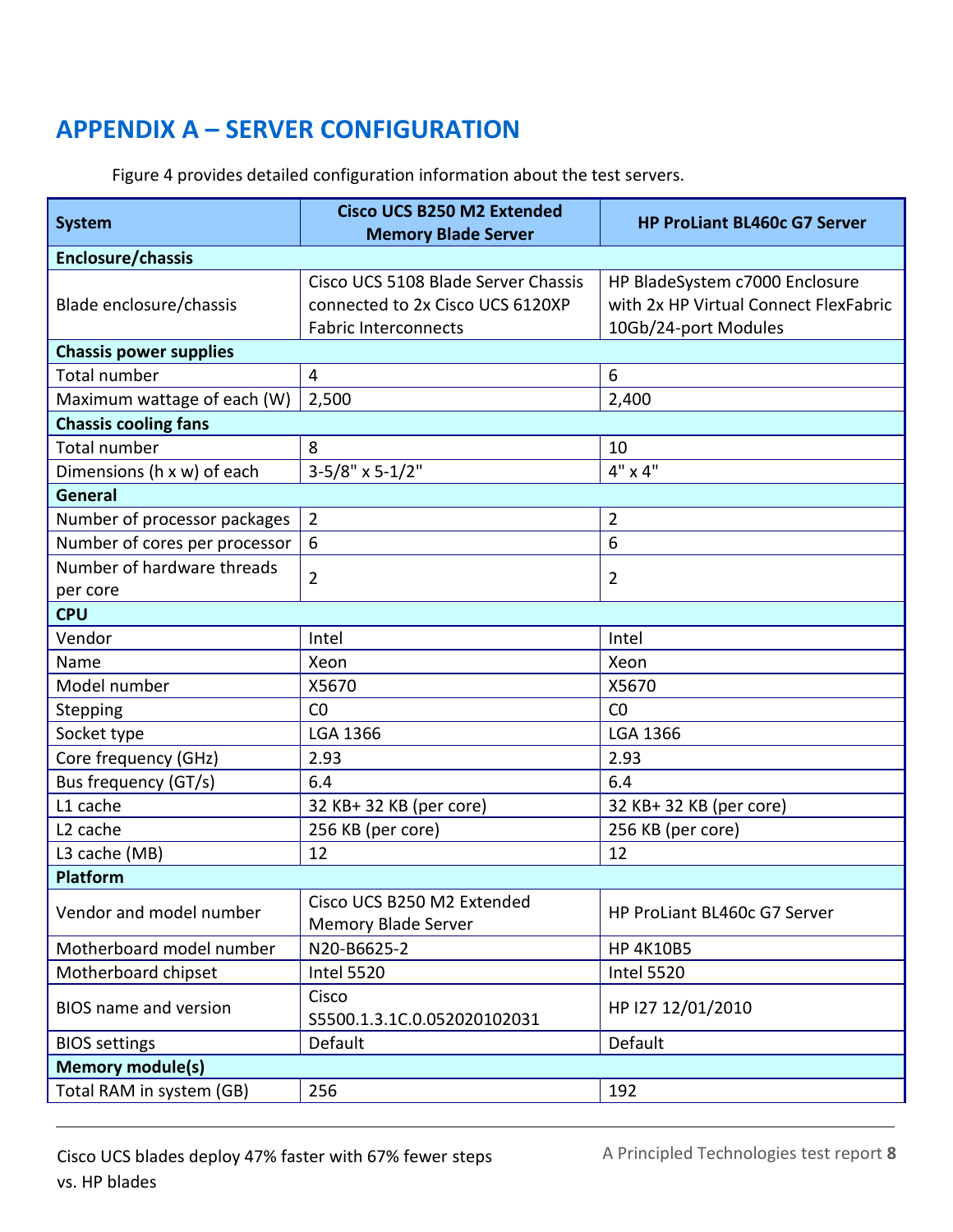| <b>System</b>                        | <b>Cisco UCS B250 M2 Extended</b><br><b>Memory Blade Server</b> | <b>HP ProLiant BL460c G7 Server</b> |  |
|--------------------------------------|-----------------------------------------------------------------|-------------------------------------|--|
| Vendor and model number              | Samsung M393B1K70BH1-CH9                                        | Hynix HMT42GR7BMR4C                 |  |
| Type                                 | <b>DDR3 PC3-10600R</b>                                          | DDR3 PC3-8500                       |  |
| Speed (MHz)                          | 1,333                                                           | 1,066                               |  |
| Speed running in the system<br>(MHz) | 1,333                                                           | 1,066                               |  |
| Size (GB)                            | 8                                                               | 16                                  |  |
| Number of RAM module(s)              | 32                                                              | 12                                  |  |
| Chip organization                    | Double-sided                                                    | Double-sided                        |  |
| <b>Hard disk</b>                     |                                                                 |                                     |  |
| Vendor and model number              | Seagate ST9146803SS                                             | Seagate ST9146803SS                 |  |
| Number of disks in system            | $\overline{2}$                                                  | $\overline{2}$                      |  |
| Size (GB)                            | 146                                                             | 146                                 |  |
| Buffer size (MB)                     | 16                                                              | 16                                  |  |
| <b>RPM</b>                           | 10,000                                                          | 10,000                              |  |
| Type                                 | SAS                                                             | SAS                                 |  |
| Controller                           | LSI™ Logic SAS 1064E                                            | HP Smart Array P410i                |  |
| Network adapter (mezzanine card)     |                                                                 |                                     |  |
| Vendor and model number              | 2 x Cisco UCS Cisco UCS M81KR<br>N/A<br>Virtual Interface Card  |                                     |  |
| <b>USB ports</b>                     |                                                                 |                                     |  |
| Number                               | $\mathbf 0$                                                     | $\overline{0}$                      |  |
| <b>Type</b>                          | N/A                                                             | N/A                                 |  |

**Figure 4: Detailed configuration information for the servers.**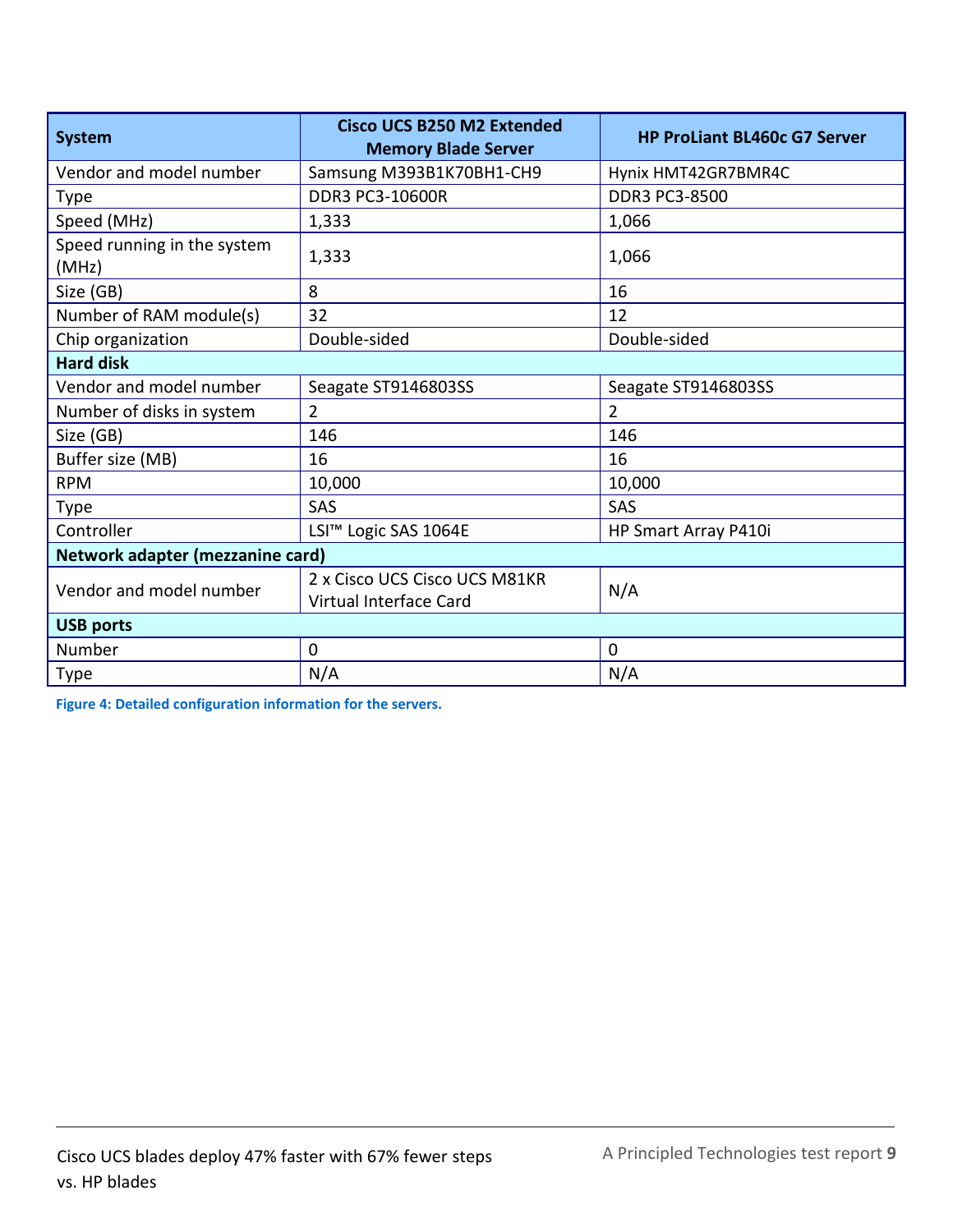# <span id="page-9-0"></span>**APPENDIX B –PROFILE SETTINGS**

Figure 5 shows the configuration settings we used for server blade deployment on the Cisco UCS Server profile and the HP c7000 Virtual Connect Flex 10 Server profile. Note that the Cisco UCS solution automates all 18 tasks, while the HP solution automates 8 of the 18 tasks.

| <b>System</b>                                   | <b>Cisco UCS Service Profile</b> | <b>HP c7000 Virtual Connect</b><br><b>Flex 10 Server Profile</b> |  |
|-------------------------------------------------|----------------------------------|------------------------------------------------------------------|--|
| <b>BIOS settings</b>                            |                                  |                                                                  |  |
| Low voltage DDR Mode: performance               | Automatically configured         | Default                                                          |  |
| <b>Quiet Boot</b>                               | Automatically configured         | Manual                                                           |  |
| Server boot order, configure storage controller | Automatically configured         | Manual                                                           |  |
| <b>Firmware update</b>                          |                                  |                                                                  |  |
| Server system                                   | Automatically updated            | Manual: Use Firmware DVD                                         |  |
| Ethernet adaptor                                | Automatically updated            | Manual: Use Firmware DVD                                         |  |
| Storage controller                              | Automatically updated            | Manual: Use Firmware DVD                                         |  |
| Server mezzanine card                           | Automatically updated            | Manual: Use Firmware DVD                                         |  |
| Remote management controller                    | Automatically updated            | Manual: Use Firmware DVD                                         |  |
| <b>Server components</b>                        |                                  |                                                                  |  |
| Server UUID                                     | Automatically configured         | Automatically configured                                         |  |
| Define the number of vNICs                      | Automatically configured         | Automatically configured                                         |  |
| <b>PXE Boot settings</b>                        | Automatically configured         | Automatically configured                                         |  |
| Fabric failover settings                        | Automatically configured         | Manual setting on the OS<br><b>linstalled</b>                    |  |
| <b>VLAN per NIC</b>                             | Automatically configured         | Automatically configured                                         |  |
| <b>VLAN tagging per NIC</b>                     | Automatically configured         | Automatically configured                                         |  |
| NIC QOS: Prioritize storage traffic             | Automatically configured         | Not supported                                                    |  |
| vHBA assignment                                 | Automatically configured         | Automatically configured                                         |  |
| Virtualized WWPN                                | Automatically configured         | Automatically configured                                         |  |
| Fibre Channel boot parameters                   | Automatically configured         | Automatically configured                                         |  |

**Figure 5: Cisco UCS Service Profiles and HP solution Server Profiles.** 

Figure 6 shows those tasks that are either manual or unsupported on the HP c7000 Virtual Connect

Flex 10 Server Profile. Note that the Cisco UCS Service Profile automates these tasks.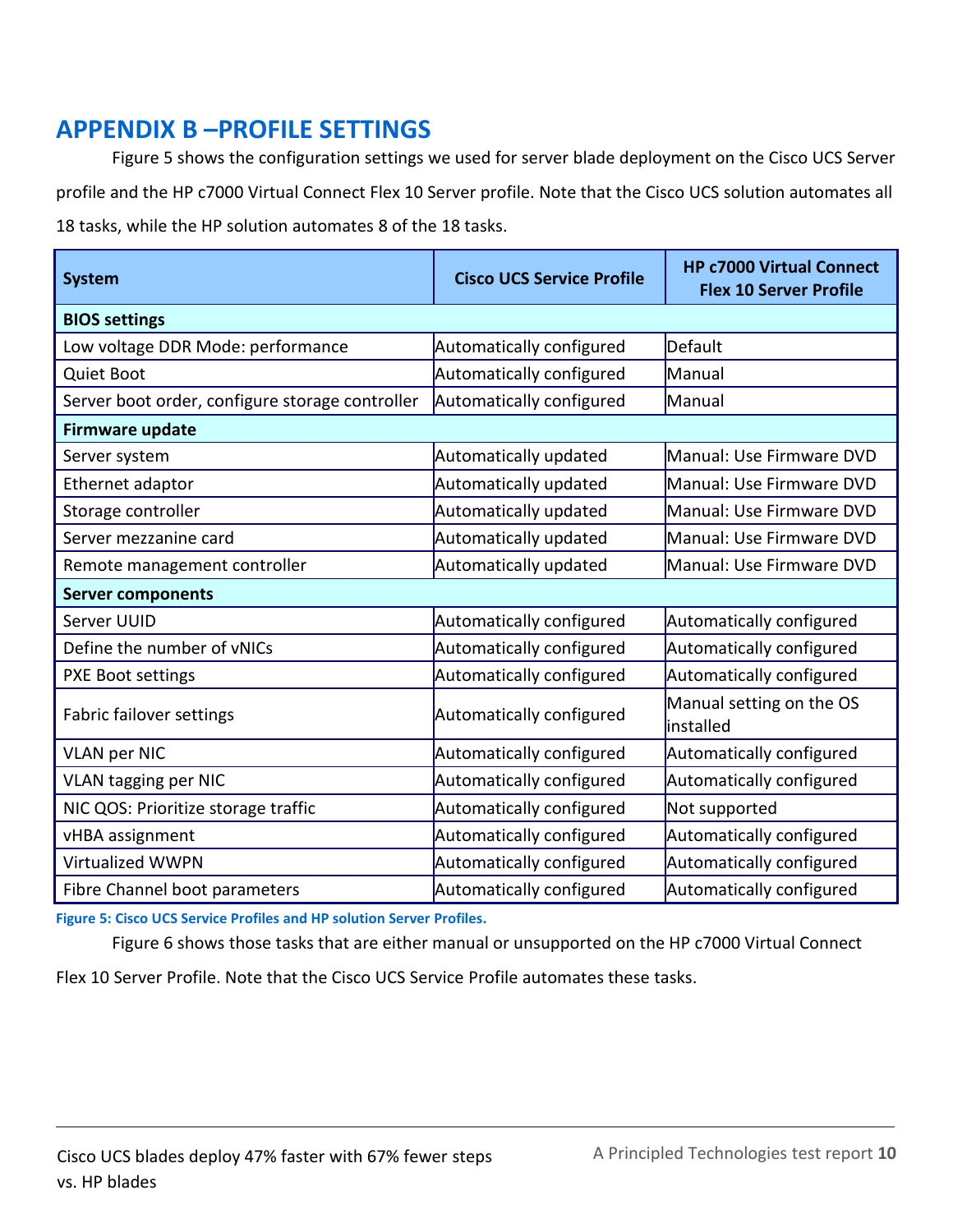| <b>System</b>                                        | <b>Cisco UCS Service Profile</b> | <b>HP c7000 Virtual Connect</b><br><b>Flex 10 Server Profile</b> |  |
|------------------------------------------------------|----------------------------------|------------------------------------------------------------------|--|
| <b>Manual tasks</b>                                  |                                  |                                                                  |  |
| Server system                                        | Automatically configured         | Manual: Use Firmware DVD                                         |  |
| Ethernet adaptor                                     | Automatically configured         | Manual: Use Firmware DVD                                         |  |
| Storage controller                                   | Automatically configured         | Manual: Use Firmware DVD                                         |  |
| Server mezzanine card                                | Automatically configured         | Manual: Use Firmware DVD                                         |  |
| Remote management controller                         | Automatically configured         | Manual: Use Firmware DVD                                         |  |
| Fabric failover settings                             | Automatically configured         | Manual setting on the OS<br>installed                            |  |
| <b>BIOS settings</b>                                 |                                  |                                                                  |  |
| <b>Quiet Boot</b>                                    | Automatically configured         | Manual                                                           |  |
| <b>Turbo Boost</b>                                   | Automatically configured         | Manual                                                           |  |
| Enhanced Intel SpeedStep®                            | Automatically configured         | Manual                                                           |  |
| <b>Hyper Threading</b>                               | Automatically configured         | Manual                                                           |  |
| Virtualization Technology (VT)                       | Automatically configured         | Manual                                                           |  |
| Processor C3 Report                                  | Automatically configured         | Manual                                                           |  |
| Processor C6                                         | Automatically configured         | Manual                                                           |  |
| Intel Directed I/O                                   | Automatically configured         | Manual                                                           |  |
| VT for Directed I/O                                  | Automatically configured         | Manual                                                           |  |
| Interrupt Remap                                      | Automatically configured         | Manual                                                           |  |
| <b>Coherency Support</b>                             | Automatically configured         | Manual                                                           |  |
| <b>ATS Support</b>                                   | Automatically configured         | Manual                                                           |  |
| Pass-through DMA support                             | Automatically configured         | Manual                                                           |  |
| <b>Memory RAS Config</b>                             | Automatically configured         | Manual                                                           |  |
| <b>NUMA</b>                                          | Automatically configured         | Manual                                                           |  |
| Low voltage DDR Mode                                 | Automatically configured         | Manual                                                           |  |
| Console redirect OPM                                 | Automatically configured         | Manual                                                           |  |
| Server boot order (include Boot from SAN and<br>PXE) | Automatically configured         | Manual                                                           |  |
| <b>Unsupported tasks</b>                             |                                  |                                                                  |  |
| <b>NIC QOS</b>                                       | Automatically configured         | Not supported                                                    |  |
| <b>BIOS scrub policy</b>                             | Automatically configured         | Not supported                                                    |  |
| Disk scrub policy<br><b>HBA MTU</b>                  | Automatically configured         | Not supported<br>Not supported                                   |  |
| HBA persistent binding (PIN groups)                  | Automatically configured         | Not supported                                                    |  |

**Figure 6: Cisco UCS Service Profiles and HP solution Server Profiles.**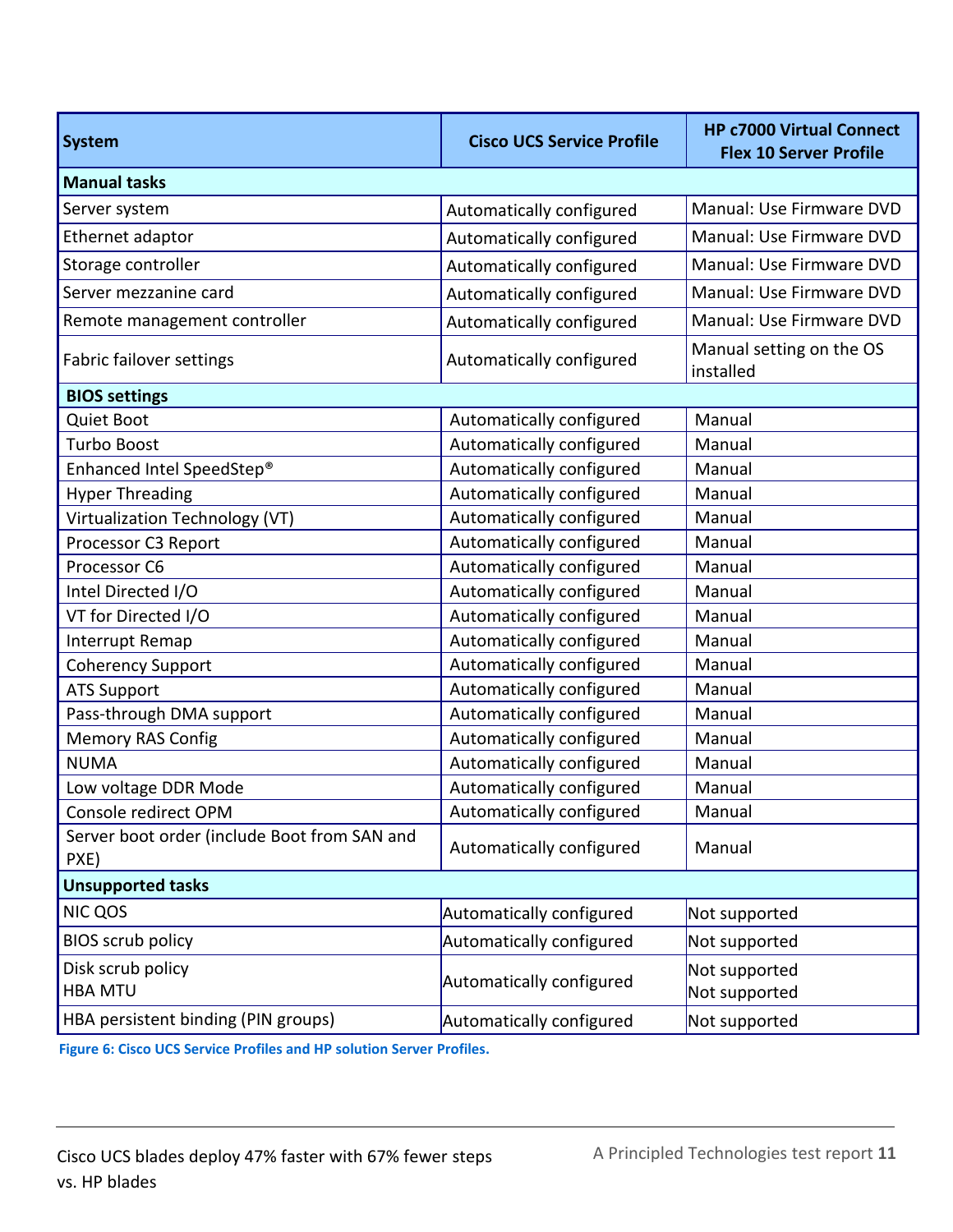Figure 7 provides detailed profile settings for the Cisco UCS Service Profile and the HP Server Profile. Note that all the Cisco UCS profile settings are automated, while the majority of the HP settings are manual.

| <b>System</b>                          | <b>Cisco UCS solution</b>                 | HP c7000 Virtual Connect Flex 10      |  |
|----------------------------------------|-------------------------------------------|---------------------------------------|--|
| <b>Firmware update</b>                 |                                           |                                       |  |
| Server system                          | Automatically configured                  | Manual: Use Firmware DVD              |  |
| Ethernet adaptor                       | Automatically configured                  | Manual: Use Firmware DVD              |  |
| Storage controller                     | Automatically configured                  | Manual: Use Firmware DVD              |  |
| Server mezzanine card                  | Automatically configured                  | Manual: Use Firmware DVD              |  |
| Remote management controller           | Automatically configured                  | Manual: Use Firmware DVD              |  |
| <b>Server components</b>               |                                           |                                       |  |
| Server UUID                            | Automatically configured                  | Automatically configured              |  |
| Define the number of vNICs             | Automatically configured                  | Automatically configured              |  |
| <b>PXE Boot settings</b>               | Automatically configured                  | Automatically configured              |  |
| Fabric failover settings               | Automatically configured                  | Manual setting on the<br>OS installed |  |
| <b>VLAN per NIC</b>                    | Automatically configured                  | Automatically configured              |  |
| <b>VLAN tagging per NIC</b>            | Automatically configured                  | Automatically configured              |  |
| NIC transmit rate limiting             | Automatically configured                  | Automatically configured              |  |
| NIC MAC addressing                     | Automatically configured                  | Automatically configured              |  |
| <b>NIC QOS</b>                         | Automatically configured<br>Not supported |                                       |  |
| IPMI username and passwords            | Automatically configured                  | Automatically configured              |  |
| <b>IPMO</b> user roles                 | Automatically configured                  | Automatically configured              |  |
| Serial over LAN configuration          | Automatically configured                  | Automatically configured              |  |
| <b>BIOS scrub policy</b>               | Automatically configured                  | Not supported                         |  |
| Disk scrub policy                      | Automatically configured                  | Not supported                         |  |
| vHBA assignment                        | Automatically configured                  | Automatically configured              |  |
| Virtualized WWPN                       | Automatically configured                  | Automatically configured              |  |
| Fibre Channel boot parameters          | Automatically configured                  | Automatically configured              |  |
| <b>HBA MTU</b>                         | Automatically configured                  | Not supported                         |  |
| HBA persistent binding (PIN<br>groups) | Automatically configured                  | Not supported                         |  |

**Figure 7: Detailed profile settings for the Cisco UCS Service Profile and HP Server Profile.**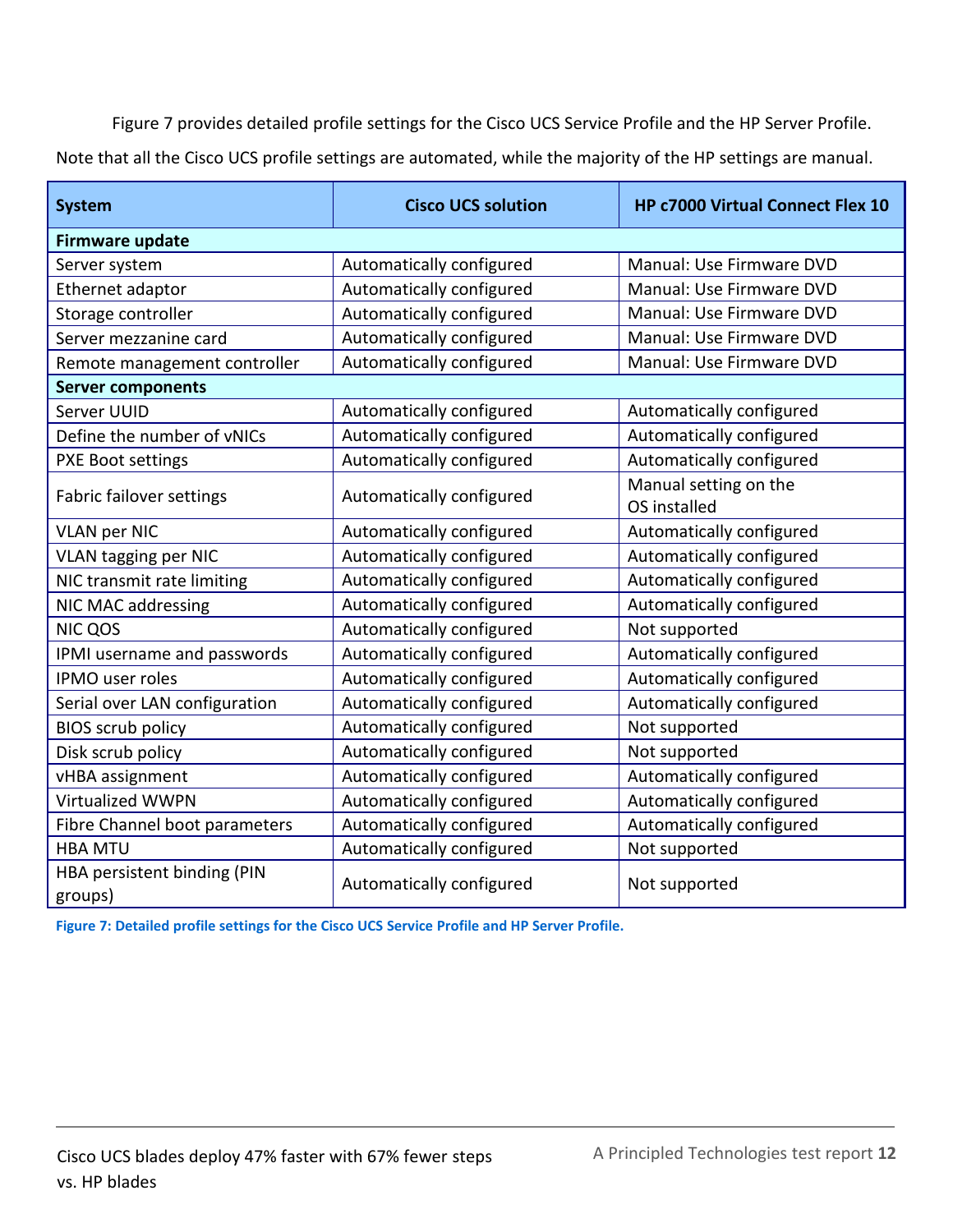# <span id="page-12-0"></span>**APPENDIX C – TEST METHODOLOGY**

Figure 8 provides the steps we followed and total time to install one or two Cisco or HP blades and prepare them for the OS installation process. Fewer steps and less time demonstrate a higher level of operational efficiency. To see how we set up our VDI solution, see the How We Tested section of our companion performance report.<sup>1</sup> Note that we stopped timing when each server began booting from the CD.

|                                                                                                                                                                                                                                                                                                                                                                                                                                                                                                                                                                                                                                  | Adding new blade servers into an existing blade chassis                                                                                                                                                                                                                                                                                                                                                                                                                                                                                                     |  |
|----------------------------------------------------------------------------------------------------------------------------------------------------------------------------------------------------------------------------------------------------------------------------------------------------------------------------------------------------------------------------------------------------------------------------------------------------------------------------------------------------------------------------------------------------------------------------------------------------------------------------------|-------------------------------------------------------------------------------------------------------------------------------------------------------------------------------------------------------------------------------------------------------------------------------------------------------------------------------------------------------------------------------------------------------------------------------------------------------------------------------------------------------------------------------------------------------------|--|
| Cisco UCS B250 M2<br><b>Extended Memory Blade Server</b>                                                                                                                                                                                                                                                                                                                                                                                                                                                                                                                                                                         | <b>HP ProLiant BL460c G7 Server</b>                                                                                                                                                                                                                                                                                                                                                                                                                                                                                                                         |  |
| Two-blade deployment scenario                                                                                                                                                                                                                                                                                                                                                                                                                                                                                                                                                                                                    | Two-blade deployment scenario                                                                                                                                                                                                                                                                                                                                                                                                                                                                                                                               |  |
| Creating service profiles from a template and<br>assigning them to two new Cisco UCS B250 M2<br><b>Extended Memory Blade Servers (time 1:10)</b>                                                                                                                                                                                                                                                                                                                                                                                                                                                                                 | Creating the server profiles and assigning them to<br>two new HP ProLiant BL460c G7 Blade Servers (time<br>2:37)                                                                                                                                                                                                                                                                                                                                                                                                                                            |  |
| 1. Log into the Cisco Unified Computing<br>Manager.<br>2. Select the Servers tab.<br>3. Select the Server template for the Cisco UCS<br>B250 M2 Blade.<br>4. Select Create Service Profiles from Template.<br>5. Name the profile UCS-, and for number, enter<br>2 to make 2 new profiles.<br>6. Select the profile UCS-1, and select Change<br>Service Profile Association.<br>7. Select Pre-provision a slot.<br>8. Specify the slot as Chassis 1, slot 5.<br>9. Select the profile UCS-2, and select Change<br>Service Profile Association.<br>10. Select Pre-provision a slot.<br>11. Specify the slot as Chassis 1, slot 7. | 1. Log onto the HP Onboard Administrator.<br>2. Click Virtual Connect Manager.<br>3. Log onto the Virtual Connect Manager.<br>4. Click Server Profiles.<br>5. Select a profile that you want to use as a<br>template.<br>6. Click Copy.<br>7. Select the copy, and rename it slot HP-15.<br>8. Assign the profile to slot 15.<br>9. Select the same profile that you want to use in<br>step 5.<br>10. Click Copy.<br>11. Select the copy, and rename it HP-16.<br>12. Assign the profile to slot 16.<br>Installing the HP ProLiant BL460c G7 Blade Servers, |  |
| <b>Installing Cisco UCS B250 M2 Extended Memory</b><br><b>Blade Servers, associating the service profiles,</b><br>waiting for system discovery (time 18:48)<br>1. Physically install both the Cisco UCS B250 M2<br>Extended Memory Blades into the UCS chassis<br>and wait for system discovery, the UCS will<br>also automatically install firmware updates<br>and edit default BIOS settings. When<br>complete, the servers are ready for OS install.                                                                                                                                                                          | associating the server profiles, waiting for system<br>discovery (time 9:07)<br>1. Physically install the two blades in bays 15 and<br>16.<br>2. Wait for server discovery, power on, and<br>system memory check, and wait for HP<br>(ProLiant splash screen) to appear.                                                                                                                                                                                                                                                                                    |  |

 $\overline{a}$ <sup>1</sup> [http://principledtechnologies.com/clients/reports/Cisco/UCS\\_vs\\_HP\\_scaling.pdf](http://principledtechnologies.com/clients/reports/Cisco/UCS_vs_HP_scaling.pdf)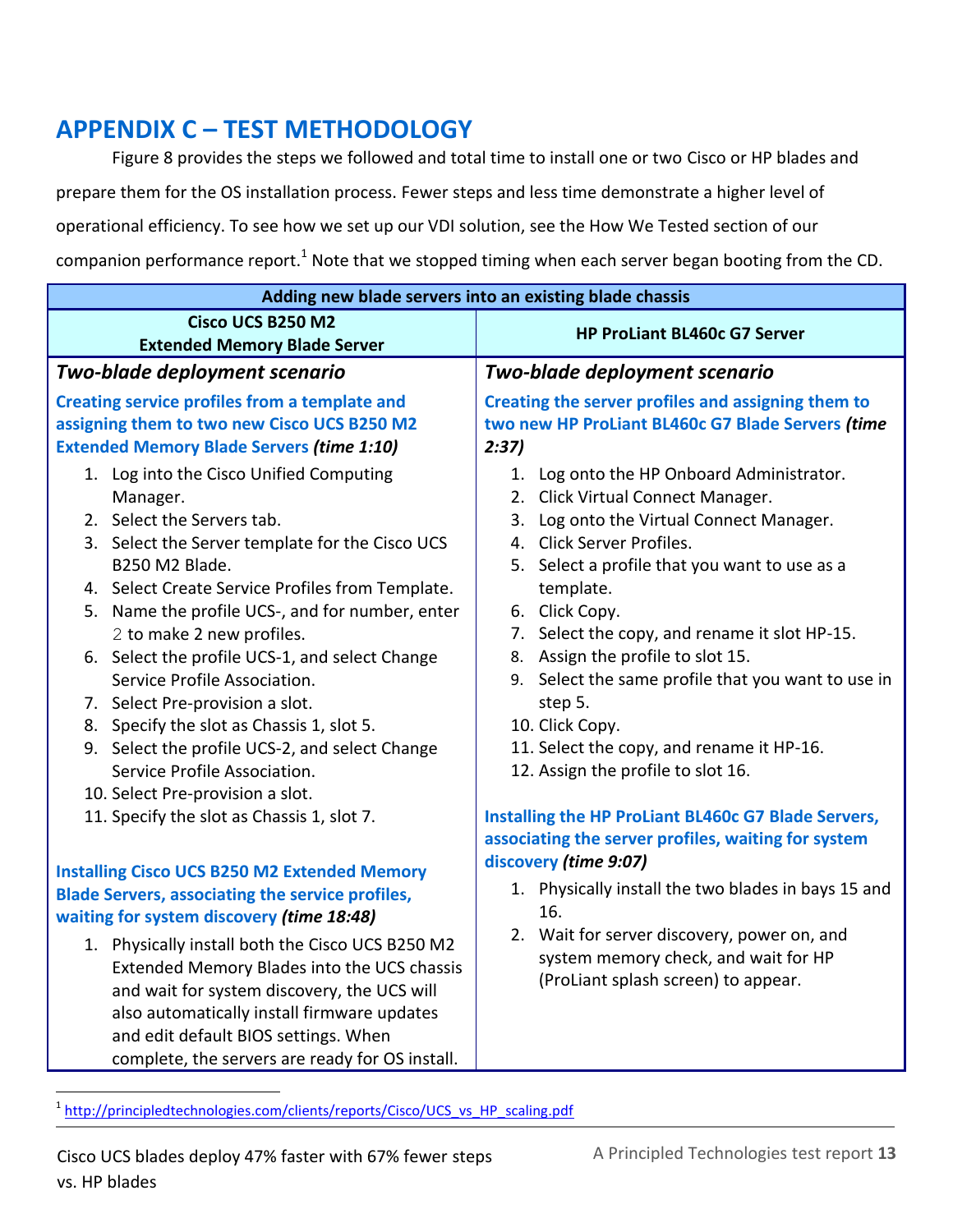| Adding new blade servers into an existing blade chassis                                                                                                          |                                                                                                                                                                                                                                                                                                                                                                                                                                                                                                                                                                                                                                                                                                                                                                                                                                                                                                                                                                                                                                                     |
|------------------------------------------------------------------------------------------------------------------------------------------------------------------|-----------------------------------------------------------------------------------------------------------------------------------------------------------------------------------------------------------------------------------------------------------------------------------------------------------------------------------------------------------------------------------------------------------------------------------------------------------------------------------------------------------------------------------------------------------------------------------------------------------------------------------------------------------------------------------------------------------------------------------------------------------------------------------------------------------------------------------------------------------------------------------------------------------------------------------------------------------------------------------------------------------------------------------------------------|
| 2. Open a remote session In the UCS Manager,<br>click the Server tab $\rightarrow$ Server 5 $\rightarrow$ KVM.<br>3. Open another session to the second blade In | <b>Installing ILO Advanced pack license, and configuring</b><br><b>Boot Order on the HP ProLiant BL460c G7 Blade</b>                                                                                                                                                                                                                                                                                                                                                                                                                                                                                                                                                                                                                                                                                                                                                                                                                                                                                                                                |
| the UCS Manager, click the Server tab $\rightarrow$ Server<br>$7 \rightarrow$ KVM.                                                                               | Servers (time 5:41)<br>1. In the HP Onboard Administrator, click bay 15.<br>2. Click the Boot Options tab<br>3. Use the arrow keys to select Standard Boot<br>Order (IPL). Select Hard Disk C: and move it to<br>device 1. Click Apply.<br>4. Click ILO→Web administration.<br>5. In the ILO menu, open<br>Administration→Licensing, enter the 25-digit<br>activation license key, and click Install.<br>In the HP Onboard Administrator, click bay 16.<br>6.<br>7. Click the Boot Options tab<br>8. Use the arrow keys to select Standard Boot<br>Order (IPL). Select Hard Disk C: and move it to<br>device 1. Click Apply.<br>9. Click ILO $\rightarrow$ Web administration.<br>10. In the ILO menu, open<br>Administration $\rightarrow$ Licensing, enter the 25-digit<br>activation license key, and click Install.<br>Blade 1: Installing host firmware updates (time 7:42)<br>1. Click bay 15→ILO→Integrated Remote<br>Console.<br>2. Click Virtual drives $\rightarrow$ CD/DVD $\rightarrow$ Virtual Image.<br>3. Browse to HP firmware.iso. |
|                                                                                                                                                                  | 4. Wait for the HP firmware DVD to automatically<br>install all applicable firmware updates.<br>5. When the firmware updates complete, reboot<br>the system.<br>6. After the HP ProLiant BL460c G7 Server<br>reboots, press F9 to configure BIOS settings.                                                                                                                                                                                                                                                                                                                                                                                                                                                                                                                                                                                                                                                                                                                                                                                          |
|                                                                                                                                                                  | <b>Blade 1: BIOS, Editing the default boot controller</b><br>order*(time 0:16)                                                                                                                                                                                                                                                                                                                                                                                                                                                                                                                                                                                                                                                                                                                                                                                                                                                                                                                                                                      |
|                                                                                                                                                                  | 1. Use the arrow key on the BIOS menu to select<br>Boot Controller order boot order, and change<br>HP Smart Array P41-I Controller to boot order<br>3.<br>2. Press Esc two times to return to the main                                                                                                                                                                                                                                                                                                                                                                                                                                                                                                                                                                                                                                                                                                                                                                                                                                              |
|                                                                                                                                                                  | menu.                                                                                                                                                                                                                                                                                                                                                                                                                                                                                                                                                                                                                                                                                                                                                                                                                                                                                                                                                                                                                                               |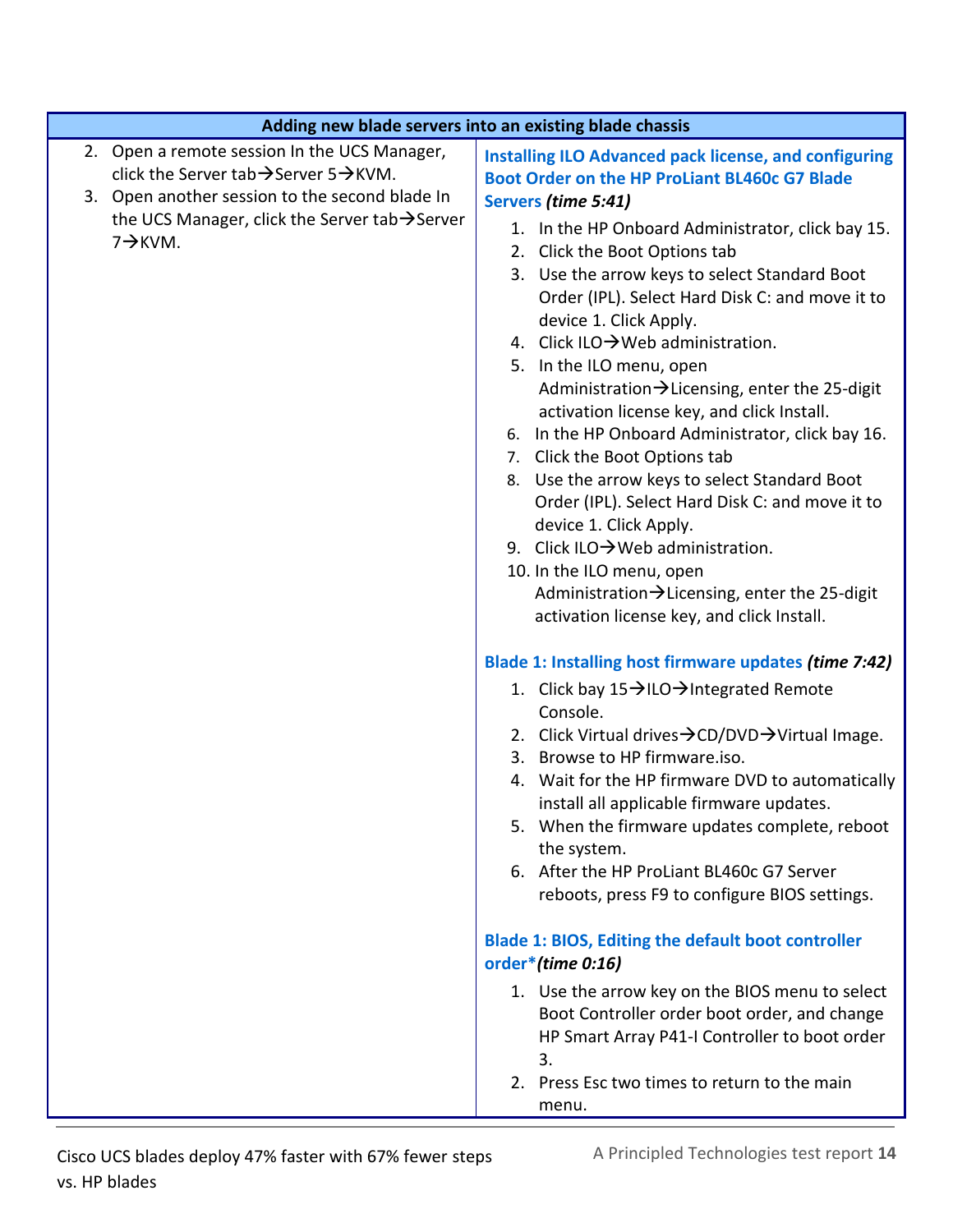| Adding new blade servers into an existing blade chassis                                                                                                                                                                                                                                                                                                                                                                                                                                                 |
|---------------------------------------------------------------------------------------------------------------------------------------------------------------------------------------------------------------------------------------------------------------------------------------------------------------------------------------------------------------------------------------------------------------------------------------------------------------------------------------------------------|
| 3. Press F10 to reboot the system, while Blade 1<br>is rebooting, Begin Blade2.                                                                                                                                                                                                                                                                                                                                                                                                                         |
| Blade 2: Installing host firmware updates (time 7:42)<br>1. In the Onboard administrator Click<br>Bay16 → Click ILO → Integrated Remote<br>Console.<br>2. Click Virtual drives → CD/DVD → Virtual Image.<br>3. Browse to HP firmware.iso.<br>4. Wait for the HP firmware DVD to automatically<br>install all applicable firmware updates.<br>5. When the firmware updates complete, reboot<br>the system.<br>6. After the HP ProLiant BL460c G7 Server<br>reboots, press F9 to configure BIOS settings. |
| <b>Blade 2: BIOS, Editing the default boot controller</b><br>order*(time 4:35)<br>1. Use the arrow key on the BIOS menu to select<br>Boot Controller order boot order, and change<br>HP Smart Array P41-I Controller to boot order<br>3.<br>2. Press Esc two times to return to the main<br>menu.<br>3. Press F10 to reboot the system. When the<br>system has finished rebooting, both blades are<br>ready for OS install.                                                                             |
| <b>Total number of steps</b>                                                                                                                                                                                                                                                                                                                                                                                                                                                                            |
| Two-blade scenario: 42                                                                                                                                                                                                                                                                                                                                                                                                                                                                                  |
| <b>Total time</b>                                                                                                                                                                                                                                                                                                                                                                                                                                                                                       |
| Two-blade scenario: 37 minutes, 40 seconds                                                                                                                                                                                                                                                                                                                                                                                                                                                              |
|                                                                                                                                                                                                                                                                                                                                                                                                                                                                                                         |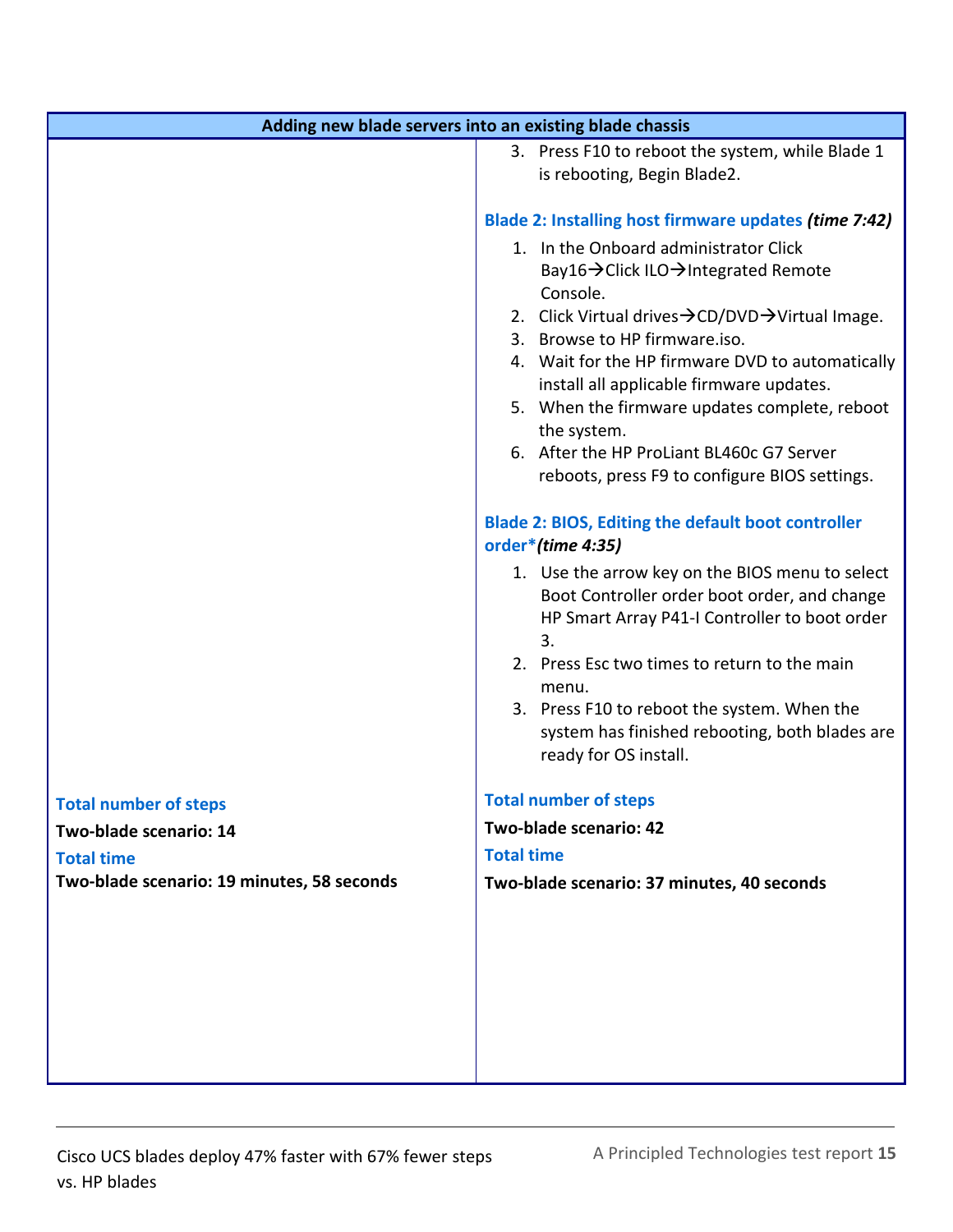#### **Adding new blade servers into an existing blade chassis**

#### *\*\*\*\*\*\*\*\*\*\*\*\*\*\*\*\*\*\*\*\*\*\*\*\*\*\*\*\*\*\*\*\*\*\*\*\*\*\**

#### *One-blade deployment scenario*

**Creating a service profile from template and assigning it to a new Cisco UCS B250 M2 Extended Memory Blade Server** *(time 1:05)*

- 1. Log into the Cisco Unified Computing Manager.
- 2. Select the Servers tab.
- 3. Select the Server template for the Cisco UCS B250 M2 Extended Memory Blade.
- 4. Select Create Service Profiles from Template.
- 5. Name the profile UCS-, and for number, enter 1 to make 1 new profile.
- 6. Select the profile UCS-1, and select Change Service Profile Association.
- 7. Select Pre-provision a slot.
- 8. Specify the slot as Chassis 1, slot 5.

#### **Installing the Cisco UCS B250 M2 Extended Memory Blade Server, associating the service profile, waiting for system discovery** *(time 18:30)*

- 1. Physically install a Cisco UCS B250 M2 Extended Memory Blade Server into the UCS chassis and wait for system discovery, the UCS will also automatically install firmware updates and edit default BIOS settings. When complete, the server is ready for OS install.
- 2. Open a remote session In the UCS Manager, click the Server tab  $\rightarrow$  Server 5 $\rightarrow$ KVM.

#### *One-blade deployment scenario*

*\*\*\*\*\*\*\*\*\*\*\*\*\*\*\*\*\*\*\*\*\*\*\*\*\*\*\*\*\*\*\*\*\*\*\*\*\*\**

#### **Creating a server profile and assigning it to a new HP ProLiant BL 460c G7 Blade Server** *(time 2:14)*

- 1. Log onto the HP Onboard Administrator.
- 2. Click Virtual Connect Manager.
- 3. Log onto the Virtual Connect Manager.
- 4. Click Server Profiles.
- 5. Select a profile that you want to use as a template.
- 6. Click Copy.
- 7. Select the copy, and rename it slot HP-15.
- 8. Assign the profile to slot 15.

#### **Installing the HP ProLiant BL460c G7 Blade Server, associating the server profile, waiting for system discovery** *(time 9:07)*

*Note: For this task, the two scenarios take the same amount of time.*

- 1. Physically install the two blades in bays 15 and 16.
- 2. Wait for server discovery, power on, and system memory check, and wait for HP (ProLiant splash screen) to appear.

#### **Installing ILO Advanced pack license on the HP ProLiant BL460c G7 Blade Server, configuring Boot Order** *(time 3:35)*

- 1. In the HP Onboard Administrator, click bay 15.
- 2. Click the Boot Options tab
- 3. Use the arrow keys to select Standard Boot Order (IPL). Select Hard Disk C: and move it to device 1. Click Apply.
- 4. Click ILO $\rightarrow$ Web administration.
- 5. In the ILO menu, open Administration  $\rightarrow$  Licensing, enter the 25-digit activation license key, and click Install.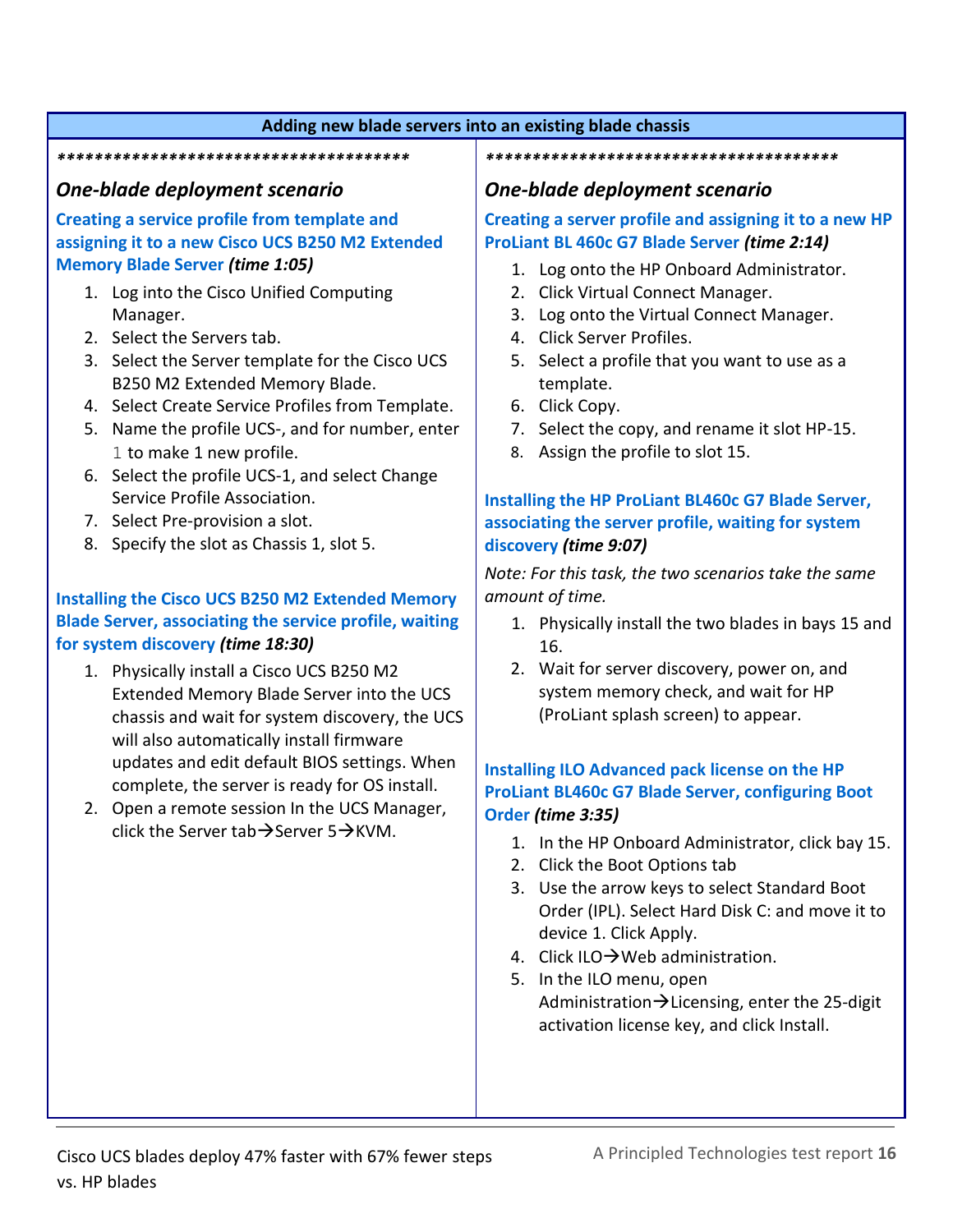| Adding new blade servers into an existing blade chassis |                                                                                                                                                                                                                                                                                                                                                                                                                                                                                                                                                                                         |
|---------------------------------------------------------|-----------------------------------------------------------------------------------------------------------------------------------------------------------------------------------------------------------------------------------------------------------------------------------------------------------------------------------------------------------------------------------------------------------------------------------------------------------------------------------------------------------------------------------------------------------------------------------------|
|                                                         | Installing host firmware updates (time 7:42)                                                                                                                                                                                                                                                                                                                                                                                                                                                                                                                                            |
|                                                         | 1. Click ILO→Integrated Remote Console.<br>2. Click Virtual drives $\rightarrow$ CD/DVD $\rightarrow$ Virtual Image.<br>Browse to HP firmware.iso.<br>3.<br>4. Wait for the HP firmware DVD to automatically<br>install all applicable firmware updates.<br>5. When the firmware updates complete, reboot<br>the system.<br>6. After the HP ProLiant BL460c G7 Blade Server<br>reboots, press F9 to configure BIOS settings.                                                                                                                                                            |
|                                                         | BIOS: Editing the default boot controller order*<br>(time 4:35)<br>1. Use the arrow key on the BIOS menu to select<br>Boot Controller order boot order, and change                                                                                                                                                                                                                                                                                                                                                                                                                      |
|                                                         | HP Smart Array P41-I Controller to boot order<br>3.<br>2. Press Esc two times to return to the main<br>menu.<br>3. Press F10 to reboot the system.                                                                                                                                                                                                                                                                                                                                                                                                                                      |
|                                                         |                                                                                                                                                                                                                                                                                                                                                                                                                                                                                                                                                                                         |
| <b>Total number of steps</b>                            | <b>Total number of steps</b>                                                                                                                                                                                                                                                                                                                                                                                                                                                                                                                                                            |
| One-blade scenario: 10                                  | One-blade scenario: 24                                                                                                                                                                                                                                                                                                                                                                                                                                                                                                                                                                  |
| <b>Total time</b>                                       | <b>Total time</b>                                                                                                                                                                                                                                                                                                                                                                                                                                                                                                                                                                       |
| One-blade scenario: 19 minutes, 35 seconds              | One-blade scenario: 27 minutes, 13 seconds                                                                                                                                                                                                                                                                                                                                                                                                                                                                                                                                              |
|                                                         | *These steps above are necessary if a local disk array<br>is present, as was the case in our test. The Cisco UCS<br>Service Profile has additional settings enabled to<br>ensure the local disk array is never the primary boot<br>device on a UCS blade. The HP Virtual Connect Server<br>Profiles do not have any options to specify the<br>primary boot controller, so a system administrator<br>must configure the server through the system BIOS. If<br>there was no consideration for local disks, the HP<br>ProLiant BL460c G7 Server would reflect the following<br>reductions: |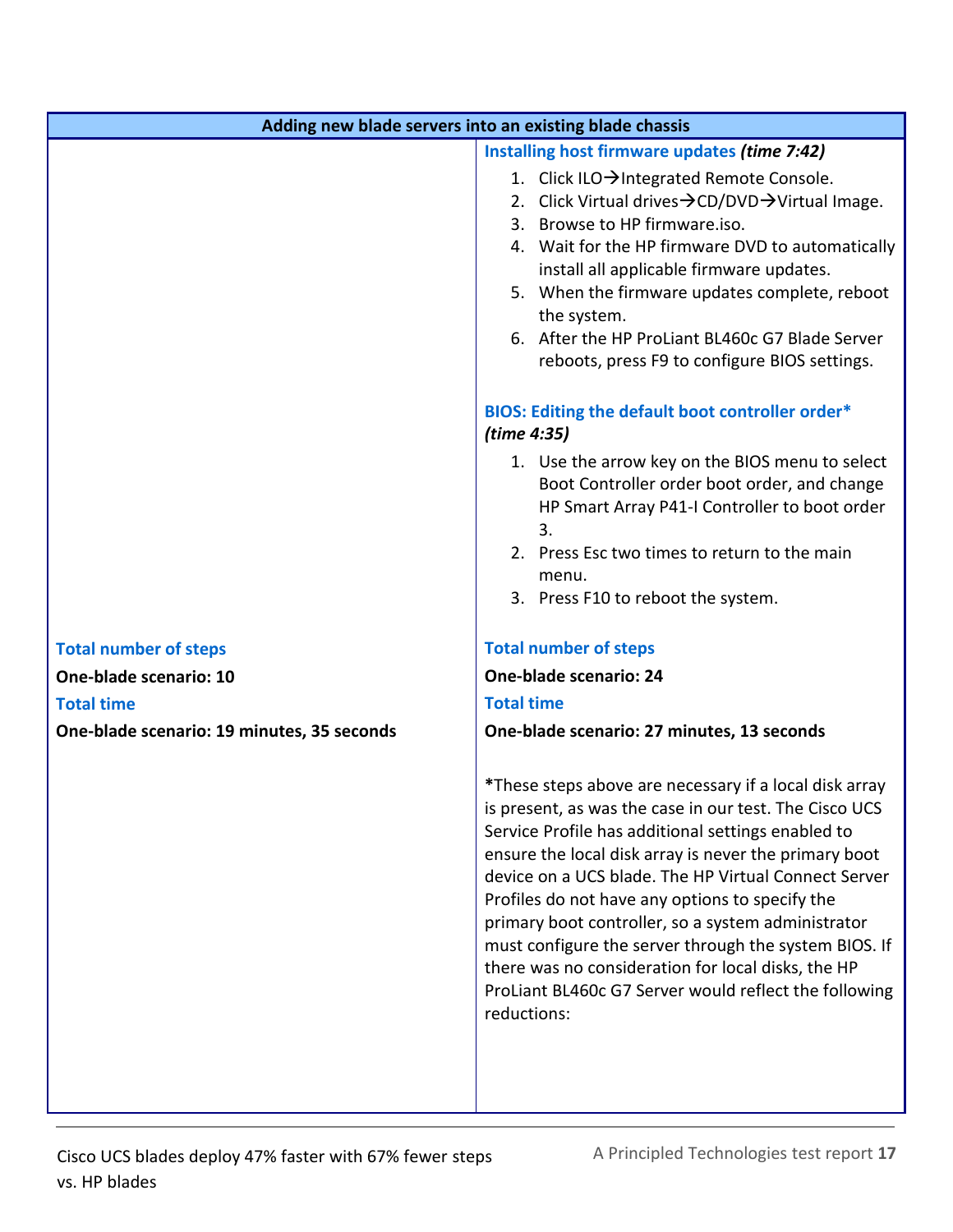| Adding new blade servers into an existing blade chassis |                                            |  |
|---------------------------------------------------------|--------------------------------------------|--|
|                                                         | One-blade scenario-step & time reductions: |  |
|                                                         | 3 steps, 4 minutes 35 seconds              |  |
|                                                         | Two-blade scenario-step & time reductions: |  |
|                                                         | 6 steps, 9 minutes 10 seconds              |  |

**Figure 8: Steps required when installing one or two blades into an existing setup on either the Cisco UCS solution or HP solution. Fewer steps and less time are better.**